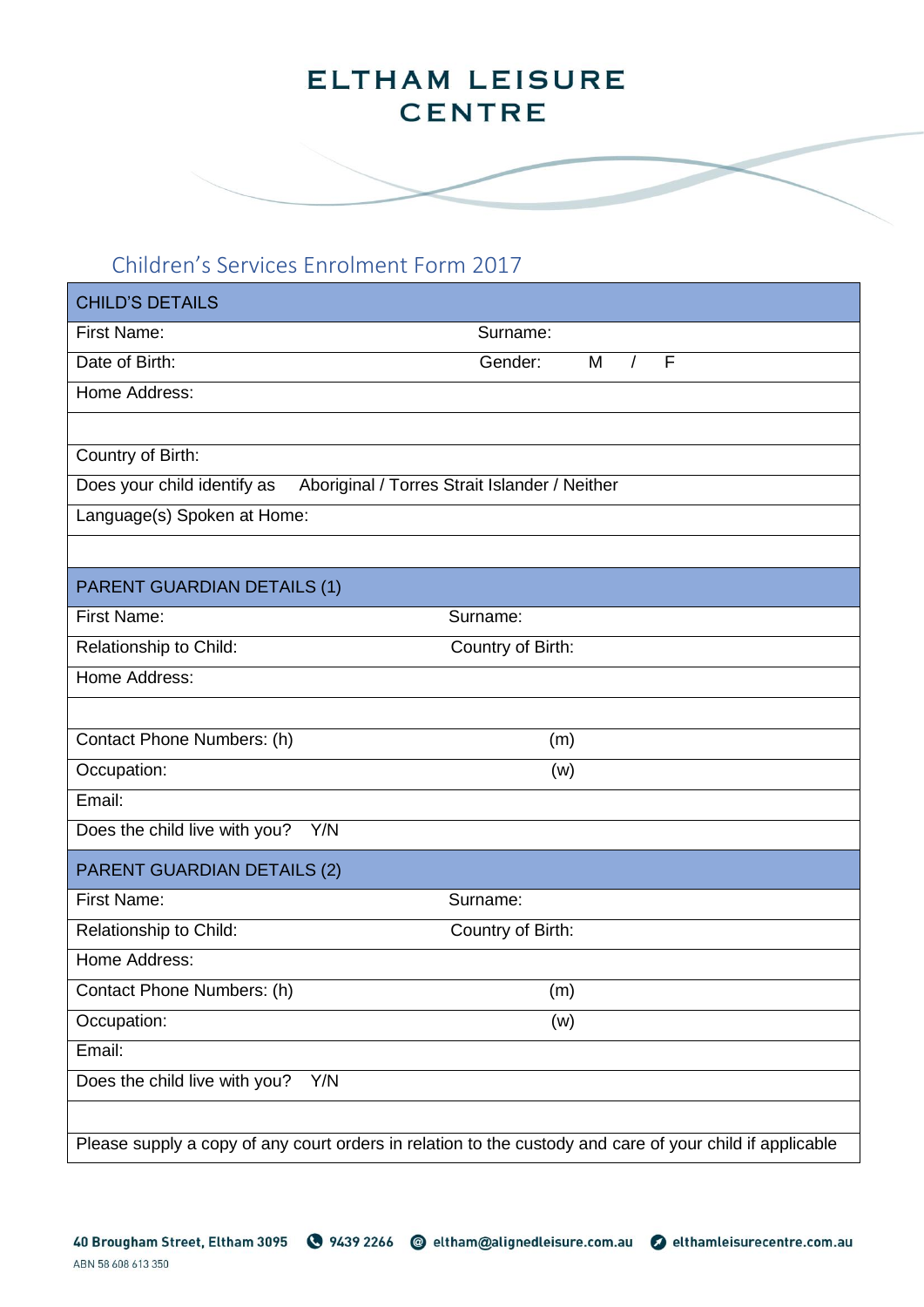

| טוטגושבו דעמאנשווען <i>וטו</i> ועסויט<br>in the order that you list them below:<br>These people will have the authority to<br>- authorise an educator to take the child outside of the premises if required<br>- authorise an educator to administer medication or medical treatment to the child<br>- collect the child from the service | In case of an emergency, Eltham Leisure Centre staff will attempt to contact the parent/guardians of the<br>child directly. There may be times when the child has an injury or illness and the parents/guardians are<br>unable to be contacted. In these situations, the Children's Services Team will contact the following people |
|-------------------------------------------------------------------------------------------------------------------------------------------------------------------------------------------------------------------------------------------------------------------------------------------------------------------------------------------|-------------------------------------------------------------------------------------------------------------------------------------------------------------------------------------------------------------------------------------------------------------------------------------------------------------------------------------|
| <b>EMERGENCY CONTACT 1</b>                                                                                                                                                                                                                                                                                                                |                                                                                                                                                                                                                                                                                                                                     |
| <b>First Name:</b>                                                                                                                                                                                                                                                                                                                        | Surname:                                                                                                                                                                                                                                                                                                                            |
| Relationship to Child:                                                                                                                                                                                                                                                                                                                    |                                                                                                                                                                                                                                                                                                                                     |
| Home Address:                                                                                                                                                                                                                                                                                                                             |                                                                                                                                                                                                                                                                                                                                     |
|                                                                                                                                                                                                                                                                                                                                           |                                                                                                                                                                                                                                                                                                                                     |
| Contact Phone Numbers: (h)                                                                                                                                                                                                                                                                                                                | (m)                                                                                                                                                                                                                                                                                                                                 |
|                                                                                                                                                                                                                                                                                                                                           |                                                                                                                                                                                                                                                                                                                                     |
| <b>EMERGENCY CONTACT 2</b>                                                                                                                                                                                                                                                                                                                |                                                                                                                                                                                                                                                                                                                                     |
| First Name:                                                                                                                                                                                                                                                                                                                               | Surname:                                                                                                                                                                                                                                                                                                                            |
| Relationship to Child:                                                                                                                                                                                                                                                                                                                    |                                                                                                                                                                                                                                                                                                                                     |
| Home Address:                                                                                                                                                                                                                                                                                                                             |                                                                                                                                                                                                                                                                                                                                     |
|                                                                                                                                                                                                                                                                                                                                           |                                                                                                                                                                                                                                                                                                                                     |
| Contact Phone Numbers: (h)                                                                                                                                                                                                                                                                                                                | (m)                                                                                                                                                                                                                                                                                                                                 |
|                                                                                                                                                                                                                                                                                                                                           |                                                                                                                                                                                                                                                                                                                                     |
| <b>EMERGENCY CONTACT 3</b>                                                                                                                                                                                                                                                                                                                |                                                                                                                                                                                                                                                                                                                                     |
| First Name:                                                                                                                                                                                                                                                                                                                               | Surname:                                                                                                                                                                                                                                                                                                                            |
| Relationship to Child:                                                                                                                                                                                                                                                                                                                    |                                                                                                                                                                                                                                                                                                                                     |
| Home Address:                                                                                                                                                                                                                                                                                                                             |                                                                                                                                                                                                                                                                                                                                     |
|                                                                                                                                                                                                                                                                                                                                           |                                                                                                                                                                                                                                                                                                                                     |
| Contact Phone Numbers: (h)                                                                                                                                                                                                                                                                                                                | (m)                                                                                                                                                                                                                                                                                                                                 |

Signed by Parent Guardian: \_\_\_\_\_\_\_\_\_\_\_\_\_\_\_\_\_\_\_\_\_\_\_\_\_\_\_\_ Date: \_\_\_\_\_\_\_\_\_\_\_\_\_\_\_\_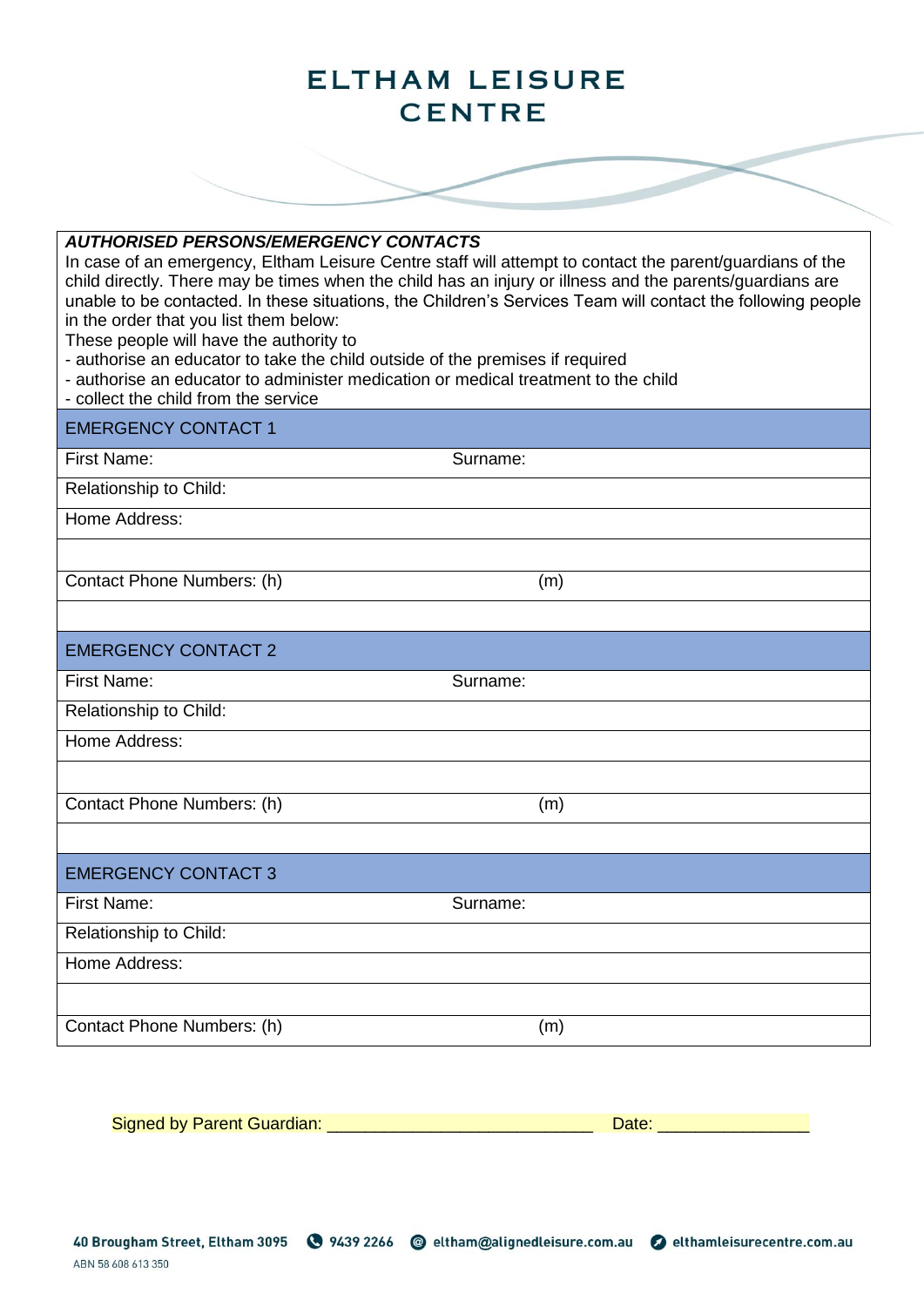| <b>MORE ABOUT YOUR CHILD</b>       |                                                                      |                                                                                                   |                                                                                                            |  |
|------------------------------------|----------------------------------------------------------------------|---------------------------------------------------------------------------------------------------|------------------------------------------------------------------------------------------------------------|--|
|                                    | Please provide the name and ages of your child's siblings;           |                                                                                                   |                                                                                                            |  |
| Name:                              | Age:                                                                 | Name:                                                                                             | Age:                                                                                                       |  |
| Name:                              | Age:                                                                 | Name:                                                                                             | Age:                                                                                                       |  |
|                                    |                                                                      |                                                                                                   |                                                                                                            |  |
|                                    |                                                                      |                                                                                                   |                                                                                                            |  |
| What does your child enjoy?        |                                                                      |                                                                                                   |                                                                                                            |  |
|                                    |                                                                      |                                                                                                   |                                                                                                            |  |
|                                    |                                                                      |                                                                                                   |                                                                                                            |  |
|                                    | Does your child have any fears or dislikes?                          |                                                                                                   |                                                                                                            |  |
|                                    |                                                                      |                                                                                                   |                                                                                                            |  |
|                                    |                                                                      | Is there any other information you could provide that would assist us with caring for your child? |                                                                                                            |  |
|                                    |                                                                      |                                                                                                   |                                                                                                            |  |
|                                    |                                                                      |                                                                                                   |                                                                                                            |  |
| <b>CHILD HEALTH INFORMATION</b>    |                                                                      |                                                                                                   |                                                                                                            |  |
| Is your child fully immunised? Y/N |                                                                      |                                                                                                   |                                                                                                            |  |
|                                    |                                                                      | A copy your child's immunisation must be included with this enrolment form                        |                                                                                                            |  |
|                                    |                                                                      |                                                                                                   |                                                                                                            |  |
|                                    | Does your child suffer from any allergies? Y/N                       |                                                                                                   |                                                                                                            |  |
|                                    |                                                                      |                                                                                                   | Please provide a copy of their current allergy/anaphylaxis action plan signed by your doctor if applicable |  |
|                                    | For lower severity allergies please provide details below.           |                                                                                                   |                                                                                                            |  |
|                                    |                                                                      |                                                                                                   |                                                                                                            |  |
|                                    | Does your child have a diagnosed disability or additional needs? Y/N |                                                                                                   |                                                                                                            |  |
| Please provide details below       |                                                                      |                                                                                                   |                                                                                                            |  |
|                                    |                                                                      |                                                                                                   |                                                                                                            |  |
|                                    | Does your take prescribed medication on a regular basis? Y/N         |                                                                                                   |                                                                                                            |  |
| Please provide details below:      |                                                                      |                                                                                                   |                                                                                                            |  |
|                                    |                                                                      |                                                                                                   |                                                                                                            |  |
|                                    | Does your child suffer from Asthma? Y/N                              | Please provide a copy of their current ASCIA action plan signed by your doctor                    |                                                                                                            |  |
|                                    |                                                                      |                                                                                                   |                                                                                                            |  |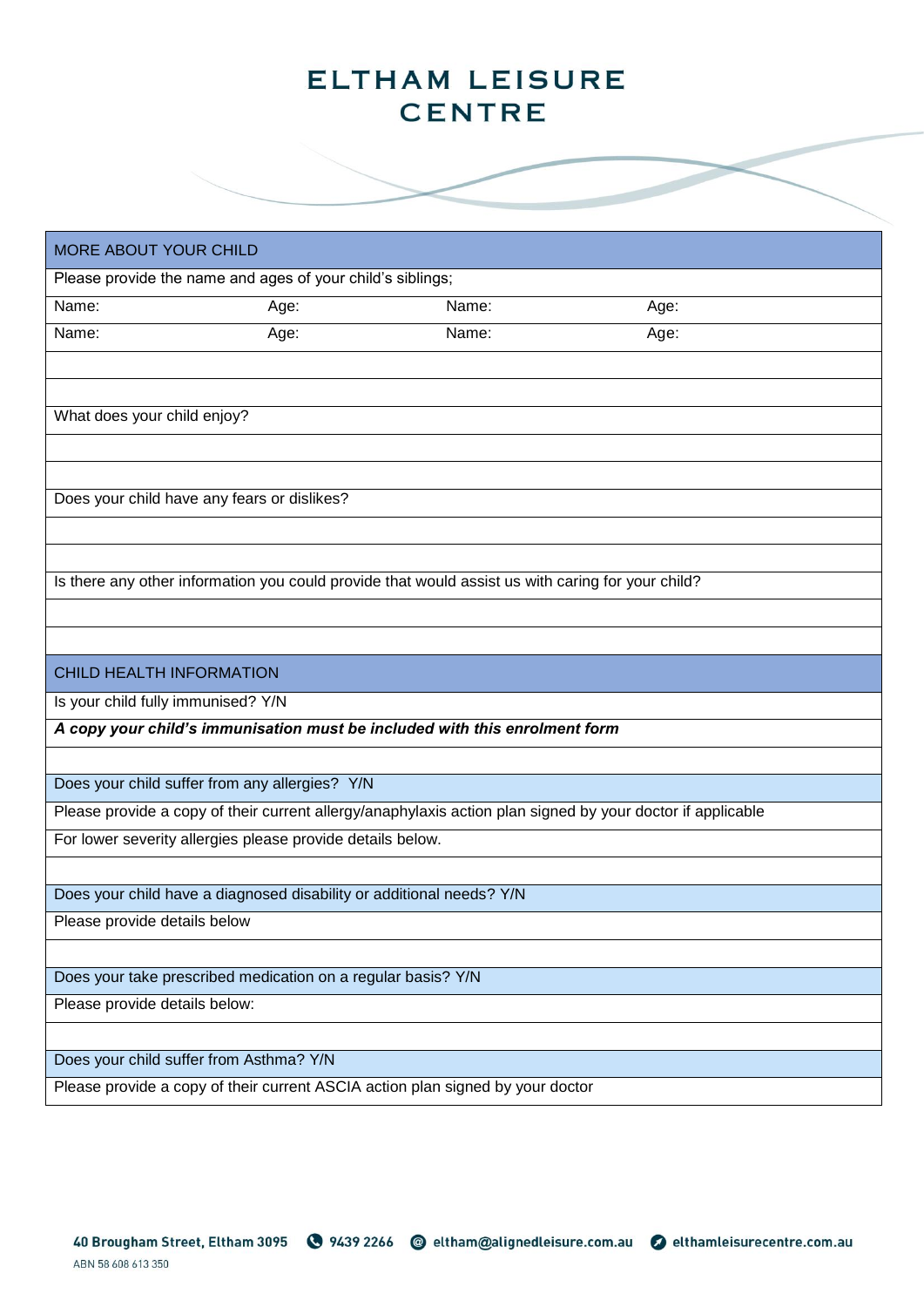**Contract Contract Contract Contract Contract Contract Contract Contract Contract Contract Contract Contract Contract Contract Contract Contract Contract Contract Contract Contract Contract Contract Contract Contract Contr** 

| <b>MEDICAL INFORMATION</b>                                                                                                    |  |  |  |  |
|-------------------------------------------------------------------------------------------------------------------------------|--|--|--|--|
| Family Doctor's Practise:                                                                                                     |  |  |  |  |
| Family Doctor's Name:                                                                                                         |  |  |  |  |
| Address:                                                                                                                      |  |  |  |  |
| Phone Number:                                                                                                                 |  |  |  |  |
| <b>MEDICARE NUMBER:</b><br><b>Ambulance Cover:</b><br>Y/N                                                                     |  |  |  |  |
| Private Health:                                                                                                               |  |  |  |  |
| PERMISSIONS- Please circle to authorise the following, and sign below:                                                        |  |  |  |  |
| I/we give permission to -                                                                                                     |  |  |  |  |
| - Have Band-Aids or the like applied when needed:<br>Y/N                                                                      |  |  |  |  |
| - Have staff apply Nappy Cream/Paste (supplied by parent):<br>Y/N                                                             |  |  |  |  |
| - Have staff apply teething gel when requested (supplied by parent):<br>Y/N                                                   |  |  |  |  |
| - Have sunscreen reapplied when necessary (supplied by parent)<br>Y/N                                                         |  |  |  |  |
| Signed:                                                                                                                       |  |  |  |  |
| I/we give permission-                                                                                                         |  |  |  |  |
| Y/N<br>- For photographs to be taken of my/our child for use within the service                                               |  |  |  |  |
| - For photos to be used within the services Learning stories and daily Reflections:<br>Y/N                                    |  |  |  |  |
| - For students studying in Children's Service's to Observe and Document my child:<br>Y/N                                      |  |  |  |  |
|                                                                                                                               |  |  |  |  |
| Signed:<br>I/We:                                                                                                              |  |  |  |  |
| Have viewed the Eltham Leisure Centre Child Care (hereafter called the Centre) and consent to the enrolment of<br>$\bullet$   |  |  |  |  |
| my child.                                                                                                                     |  |  |  |  |
| Understand that the person/s nominated as the parent/guardian are the authorised parties to enrol, cancel<br>$\bullet$        |  |  |  |  |
| enrolment, release and authorise the release of the child.                                                                    |  |  |  |  |
| Have read the centre's Children's Services Enrolment Information and understand that any changes to this will<br>$\bullet$    |  |  |  |  |
| be displayed on the service's Notice Board at the entrance to the service                                                     |  |  |  |  |
| Agree to comply with all Government Requirements in relation to the Centre and its services<br>$\bullet$                      |  |  |  |  |
| Understand that children who are lowest priority under the Access Guidelines may be required to alter their days<br>$\bullet$ |  |  |  |  |
| and times of attendance at the Centre in order to provide a place for a higher priority child. This Centre's                  |  |  |  |  |
| priorities are as follows:                                                                                                    |  |  |  |  |
| First Priority- Disadvantaged Families and Children, Centre Members who are using the facility                                |  |  |  |  |
| Second Priority- Non-members who are using the Facility whilst their children are in care                                     |  |  |  |  |
| Third Priority- Any other child.                                                                                              |  |  |  |  |